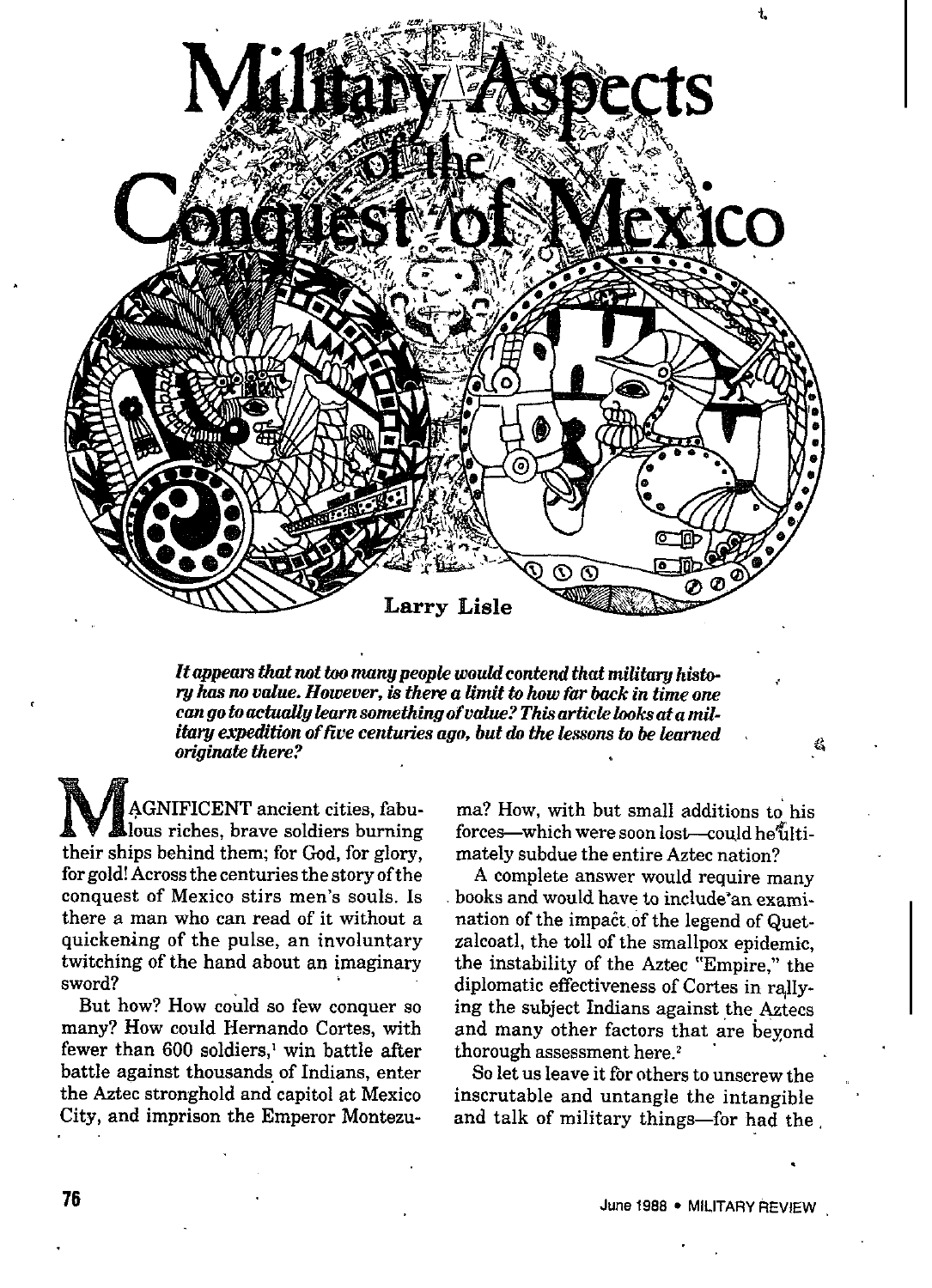Spanish not been able, time and again, todefeat many times their numbers, none of the other aspects would have mattered. Who were these men who fought for the halls of Montezuma, and how did they fight?

The Spanish soldier of the 16th century was Europe's best. After the final victory over the Moslems in 1492, the Spanish armies exploded onto'the Continent. Driven by their intense national pride, religious enthusiasm and a seldom equalled esprit de corps, the armies of Ferdinand and Isabella, Charles I and Phillip II gave power to the wishes of the Spanish Crown.' Tactically, the Spanish, under their gran capitan, Gonzalo de Cordoba, were the first to make the transition from medieval to modern warfare.

During the 14th and 15th centuries, the leading power in continental Europe was Switzerland. Armed with 19-foot pikes and 8-foot halberds-which resembled nothing so much in function and appearance as oversized can openers—the Swiss arrayed themselves in dense formations reminiscent of the Greek plialanx. Against these ranks the flower of European knighthood threw themselves time and again to no avail.'

But 'times were changing. During the 14th, 15th and 16th centuries the Renaissance swept Europe and, with the rekindling of interest in the art and literature of the ancients, there developed a new awareness of their military arts as well. Particularly significant was the printing in 1473 of *Del?e Militari* by Flavius Renattis Vegetius, a somewhat distorted treatise on Roman military science, written about A.D. 390.

Though copies had circulated in manuscript throughout the Middle Ages, the effects of this little book in the altered social and economic climate of the 15th century were profound—especially in Spain. In 1502, phalanx again met legion when the Spanish swordsmen, armored in the Roman fashion' and under the command of Cordoba, faced the Swiss pikemen at Barletta.

The results showed dramatically that a millennium and a half had not given lie to Roman military science. The Swiss were overwhelmingly defeated by the Spanish who slipped under and past the points of the pikes and halberds and attacked their bear-

*The Spanish soldier of the 16th century was Europe's best. Afier the final victory over the Moslems in 1492, the Spanish armies exploded onto the Continent. Driven by their intense national pride, religious enthusiasm and a seldom equalied esprit de corps, the armies of Ferdinand and Isabella, Charles I and Phillip II gave power to the wishes of the Spanish Crown.*

ers at close quarters, where the fabled Swiss longarms only embarrassed their holders.<sup>6</sup>

However, Cordoba was not a slave to the ancients. He carried Roman methods farther and adapted them to the age of firearms, using field fortifications to advantage, mcreasmg the number of small arms in the ranks andusing artillery, cavalry and even the Swiss pike with utmost skill.' when he died in 1515, Cordoba had established the Spanish infantry as an extremely flexible striking arm of the Spanish Crown: able to meet and conquer any of the diverse systems of war employed in 15th century Europe. This flexibility was to show itself to similar advantage in the unknown lands of America.

The equipment of the Spanish soldier, like his tactics, was undergoing rapid change during the first quarter of the 16th century. The principal individual firearm of the Spanish in Mexico was the harquebus, *a* 10-pound, .72-caliber matchlock firing a .66-caliber ball of about an ounce in weight.<sup>8</sup> Accuracy was relatively poor because of the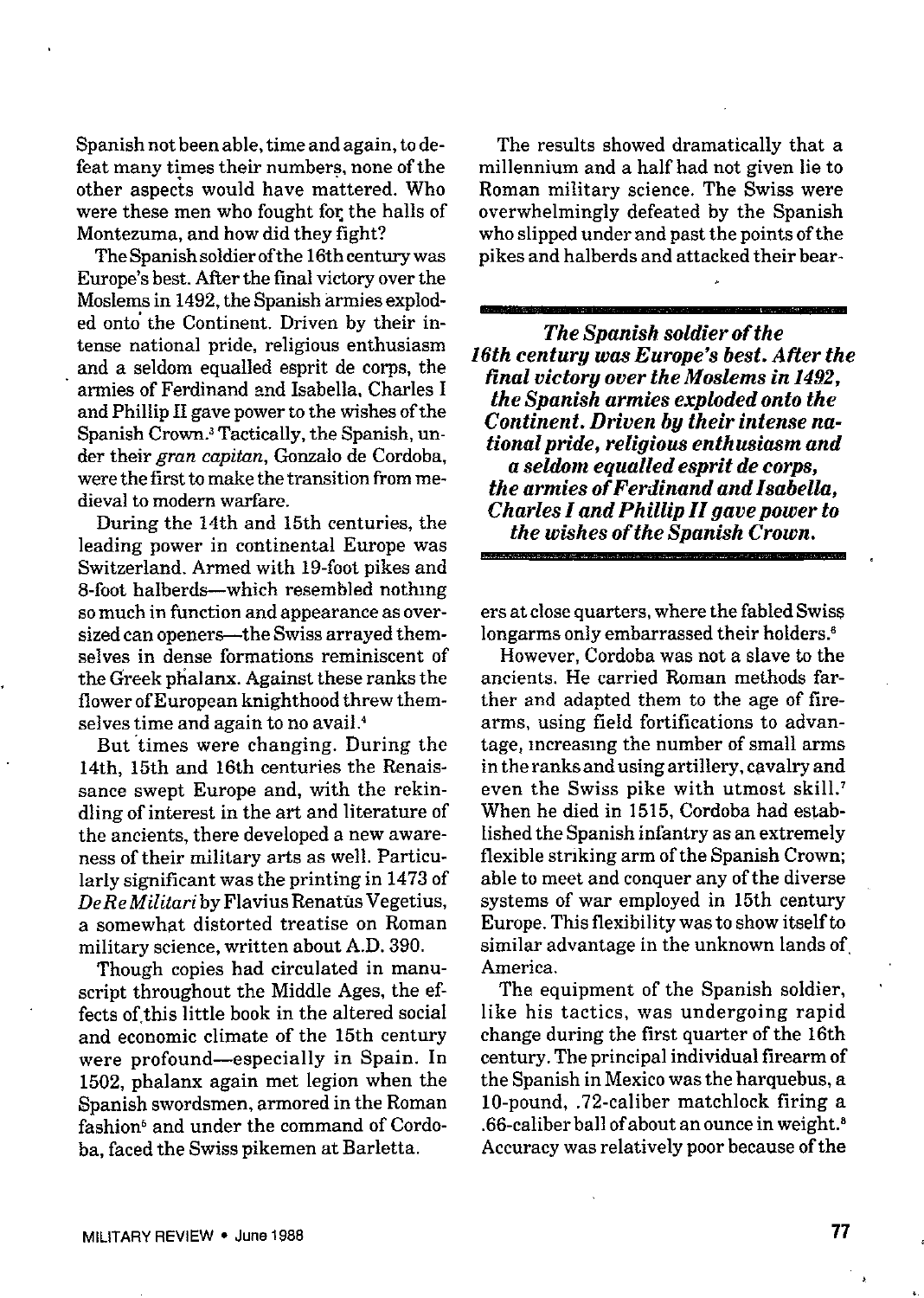

Drawn into a trap, Cortes' 400 soldiers and several hundred Indian allies fought off an army estimated at 40,000 strong in Tlaxcala province

lack of rifling, the difference in size between projectile and bore, (necessary to permit several shots to be fired without cleaning the barrel) and the difficulty of making perfectly round bullets or a straight barrel. The weapon was probably incapable of hitting a man-size target beyond 30 yards, but it was effective against massed targets.

The harquebus was extremely slow to fire and load, requiring, as some have estimated, 96 separate motions to ready the arm for each shot.<sup>9</sup>Though some authorities have claimed that it could be fired at a rate of 40 rounds per hour,<sup>10</sup> in the opinion of this writer, who has fired similar weapons, a more realistic figure would be 10 to 20. The harquebuser would therefore be out of action for several minutes at a time and, in addition to not being able to assist his comrades,would detract from their efforts by requiring protection as he reloaded. These figures and the fact that BernaI Diaz lists *only* 13 harquebusers among the entire expedition in America<sup>11</sup> should explode the myth that the Aztecs were conquered by firearms in themanner ofthe colonial wars three cen turies later.

Diaz, the chronicler of the Cortes adventure, mentions 10 heavy guns of ùnknown dimensions and four lighter pieces called falconets.<sup>12</sup>The latter, probably "one pounders,"<sup>13</sup> were very effective (but not decisive because of their small numbers) against mass attacks, especially when loaded with small projectiles and used as giant shotguns. The larger cannon, though too bulky to follow the rapidly shifting line of battle in the field, were extremely important in the taking of Mexico City.

There is some uncertainty concerning the nature of the 32 crossbows listed by Diaz.<sup>14</sup> The trossbows used in Spain at the time of the conquest were extremely powerful, intended for use against heavily armored knights and had to be drawn with a system of pulleys.'5 The crossbow used in Mexico

.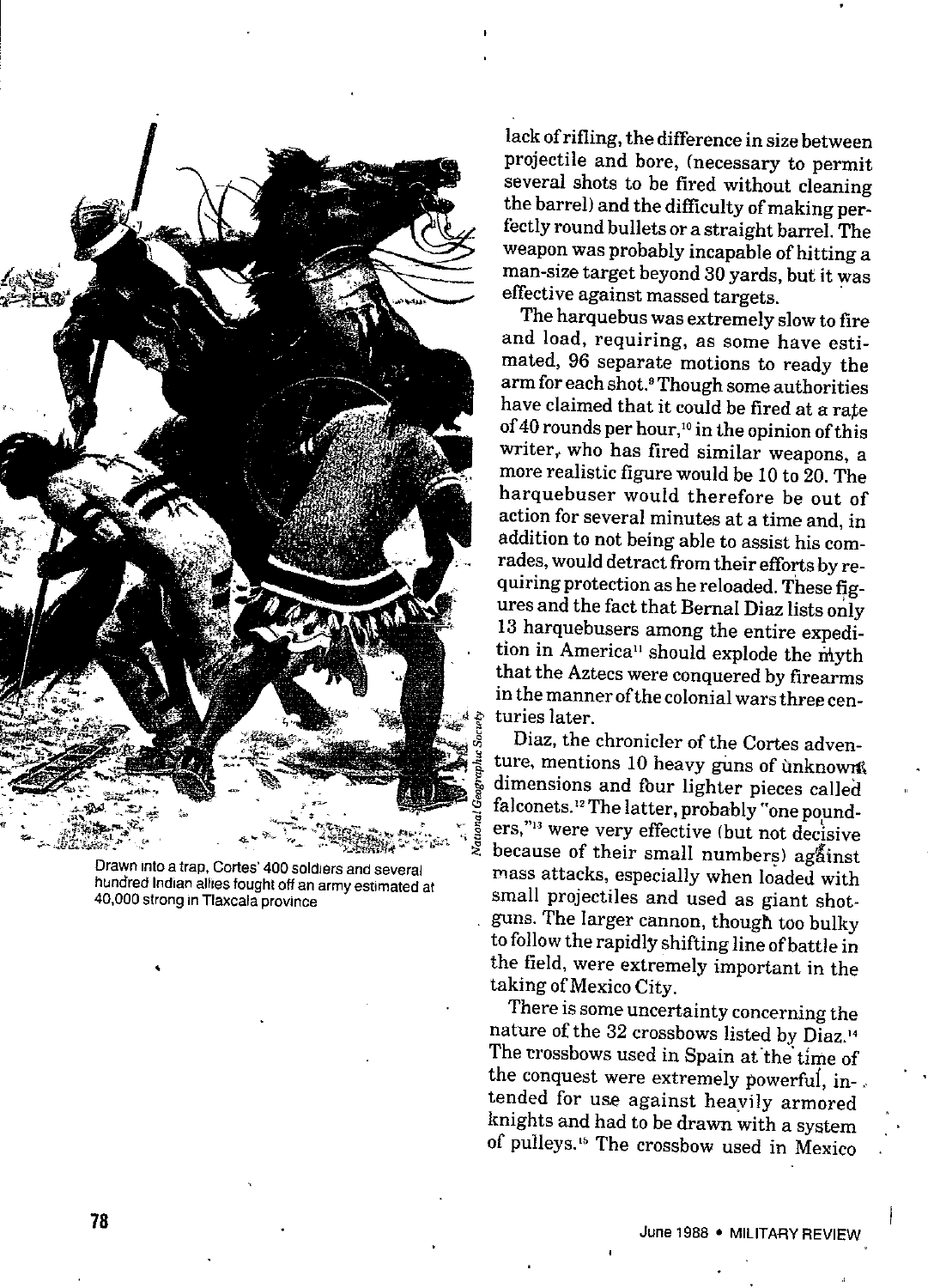may have been ofthis type or an earlier, less powerful weapon, which could be drawn by a special lever called a "goat's foot." Whichever type it was, an Indian armed with a light bow could probably discharge several arrows for each bolt delivered by the Spanish crossbows.<sup>16</sup>

The principal protection for the conquistadors was provided by a heavy steel breastplate, a lighter backplate, a helmet and a small round shield.<sup>17</sup> The typical sword was straight, 30 to 36 inches long and *was* capable of both cut and thrust.

Facing the Spanish were the Indians of Mexico, a people who had experienced years of almost incessant warfare, raids and counterraids during the ascendancy of the god Huitzilopochtli over the more peaceful Quetzalcoatl.'8 Though many factors prevented the full weight of the Aztec might from falling upon the men of Cortes, no disparagement of the fighting qualities or courage of the Indian warrior is intended or justified.

Strategy was limited by the geography of Mexico. Without pack animals, wars were short because no army coutd be suppIied *for* more than a few days. Wars were fought for tribute and for victims to be sacrificed to the gods."

The long-range missile weapons ofthe in. dians were far superior to those of the Spanish in effective range—the distance at which half strike their target—and in rapidity of fire. The art of the sling for example was practiced in Roman times (to quote Vegetius) against straw targets at ranges of 200 yards.'" A. Hyatt Verrill reports on the use of the sling by modern Peruvian Indians, "The accuracy with which a Peruvian Indian can hurl a sling stone is absolutely astounding. I repeatedly have seen them knock over a visacha or grouse at *a distance* of fifty yards and using ordinary stones picked up at random."<sup>21</sup>

This writer has experimented with slings



Enraged by human sacrifices, Spanish soldiers hurl down rdols at the mam temple m Cempoala.

\*.